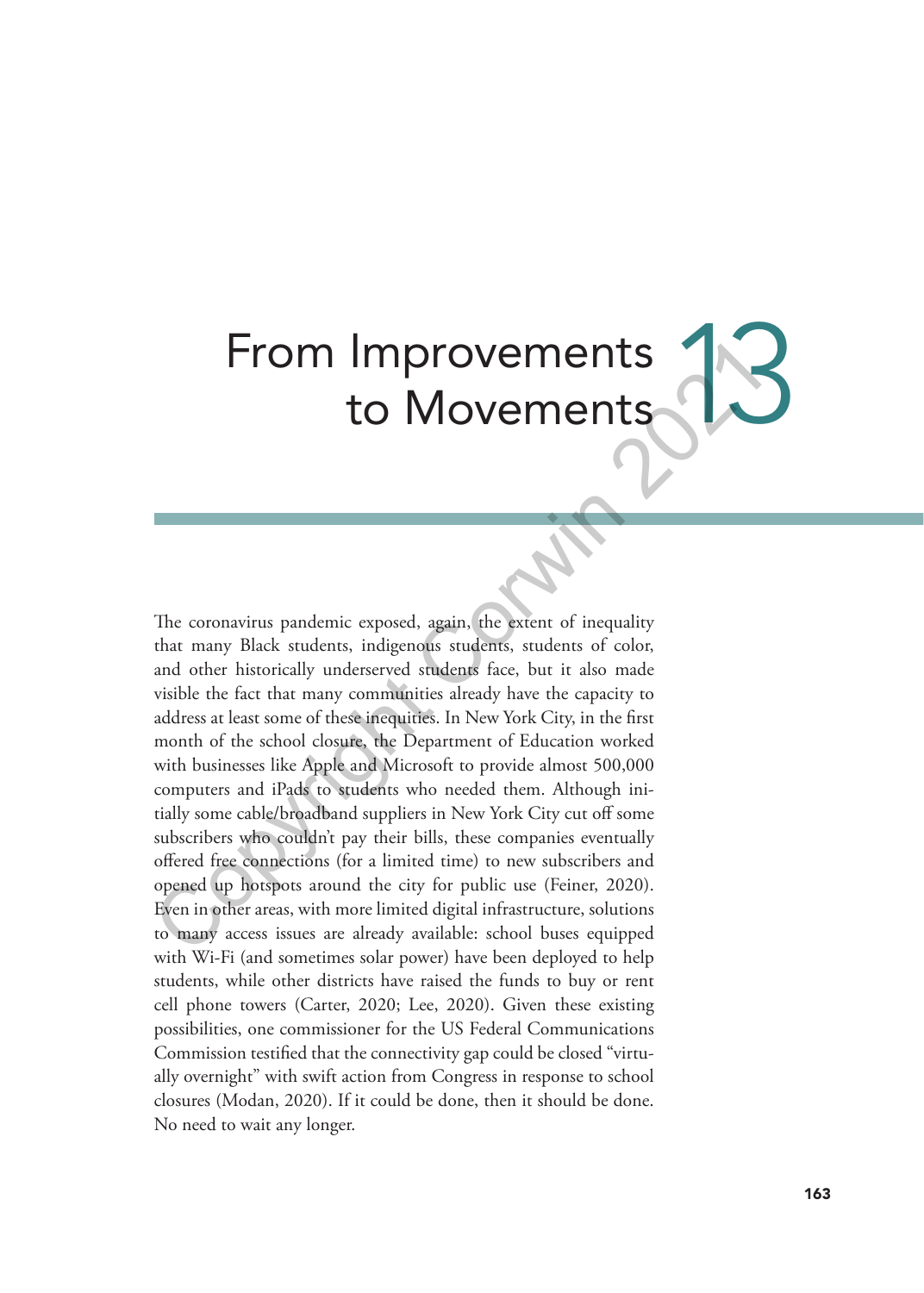Getting students connected to the internet is no panacea for educational challenges—particularly in many parts of the developing world, where almost half of all students don't have a computer at home and over 40 percent lack access to the internet. We also know that even with internet access and online opportunities, significant improvements in students' learning depend on developing more powerful instructional practices and providing better support for educators. Nonetheless, the responses to the coronavirus show that we have the capacity to address some inequitable learning opportunities, and we can take these steps without ever having to challenge the conventional structures and practices of schooling that have blunted so many ambitious educational-reform efforts.

# Pursue a Series of High-Leverage Problems

The power of high-leverage problems comes in part from the fact that there are specific steps that can be taken in different contexts to create more effective and equitable schools right now. Building on what we already know, we can identify high-leverage problems in different contexts, and we can put together sequences of powerful initiatives that address key developmental needs, particularly for historically underserved students. capacity to address some inequitable learning opportunities, and w<br>
can take these steps without ever having to challenge the conventions<br>
structures and practices of schooling that have blunted so many ambi<br>
tious educati

#### Books, Glasses, Attendance, and Reading

In the case of learning to read in primary schools, unpacking a series of predictable challenges yields a cluster of related strategies that can launch improvement efforts:

Make books by authors from a variety of backgrounds freely accessible.

- 2. Identify children with vision problems, and provide them with glasses.
- 3. Identify why children are chronically absent, and support regular attendance.
- 4. Identify children who are struggling to learn to read, and provide targeted interventions.

The logic is simple: when children have access to books, when they can see, when they're in school, and when they receive targeted support if they're struggling, they're much more likely to learn to read. Despite

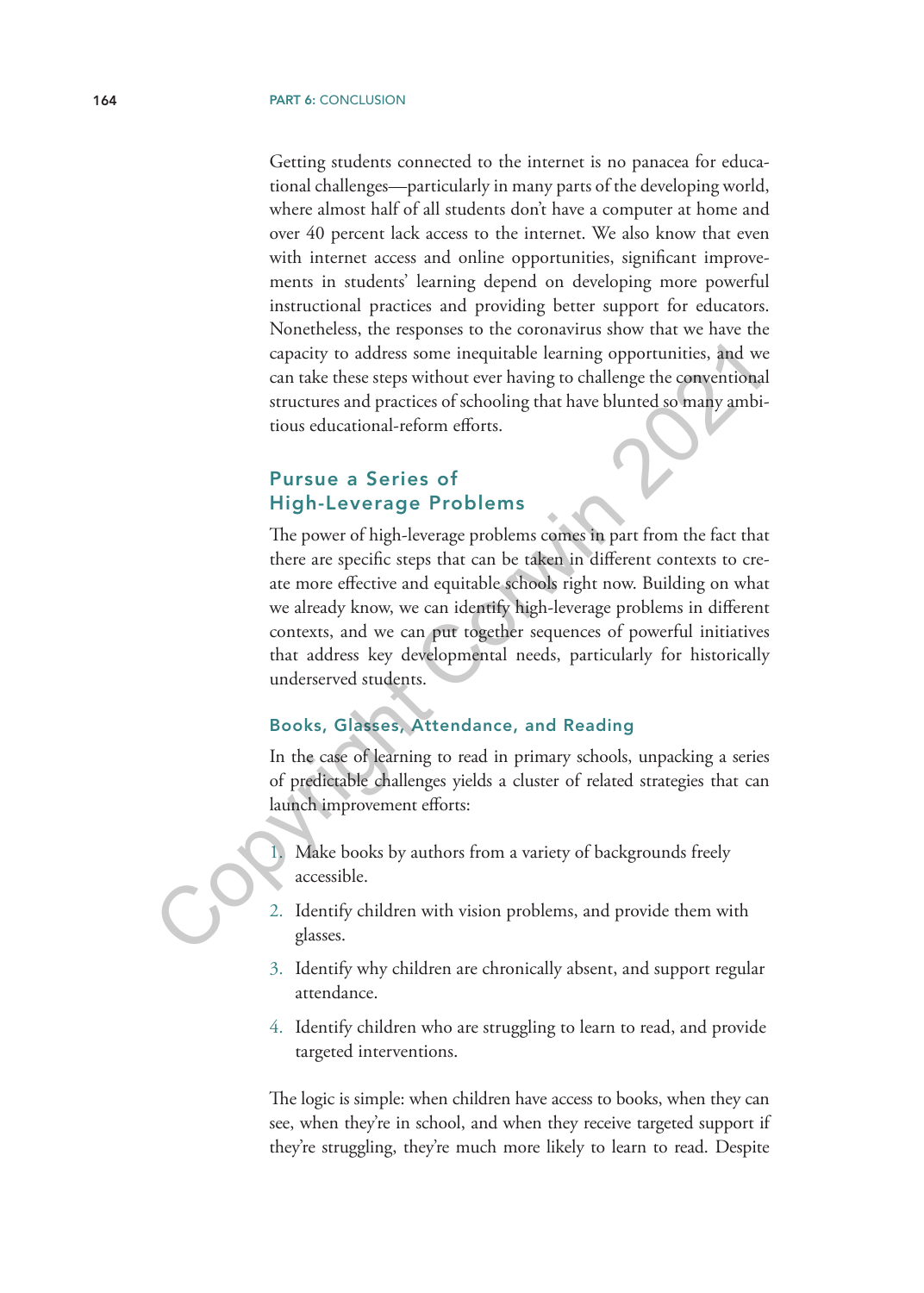this, many children around the world lack access to the basic resources and support they need to be successful.

Even in the United States, children in high-poverty areas have a much harder time getting books than their peers in middle-income areas do. One study showed that, in a middle-income neighborhood, plentiful bookstores meant there were thirteen books available for every child, but in a community of concentrated poverty, only one age-appropriate book was available for every 300 children (Neuman & Moland, 2016). At the same time, we know that making books and other print materials freely available matters: one recent review of studies identified three different book-giveaway programs (including one sponsored by the country singer Dolly Parton) that promoted more interest in reading and the development of literacy-related skills. That study also showed that the number of books didn't even matter much: a program that gave away just a few books was just as effective as one that gave sixty books to each child over a five-year period (Barshay, 2020).

Producing and distributing books equitably can be challenging, but it can be done. Organizations like Wordworks (see Chapter 6) make printable materials freely available online, along with explicit instructions on how parents and children can create books using whatever materials they have. On top of all that, organizations like EmbraceRace and the Jane Addams Peace Association post lists of books by authors from different racial and cultural backgrounds so that there's no excuse not to provide all children with access to materials that reflect their heritage. book was available materials concluded to the same time, we know that making books and other print materials freely available matters: one recent review of studies identified three different book-giveaway programs (includi

Of course, making books and print materials available in a variety of languages, by authors from a range of backgrounds, is just one step. Children still need to be able to read those books once they get those books into their hands. Nonetheless, 25 percent of school-aged children in the United States have undiagnosed eye problems that inhibit their ability to read, and one in three children haven't had their vision tested in the past two years (if at all) (Sparks & Harwin, 2018); but relatively low-cost programs to test students' vision and get glasses to those who need them do exist (Slavin et al., 2018). In the developing world, it may be complicated to create a supply chain that makes print materials readily available and ensures that every child who needs glasses gets a pair, but it can be done.

In turn, the discussions in Chapter 7 demonstrate that there are available strategies for addressing many issues that make it difficult for young students to attend school on a regular basis. Further, programs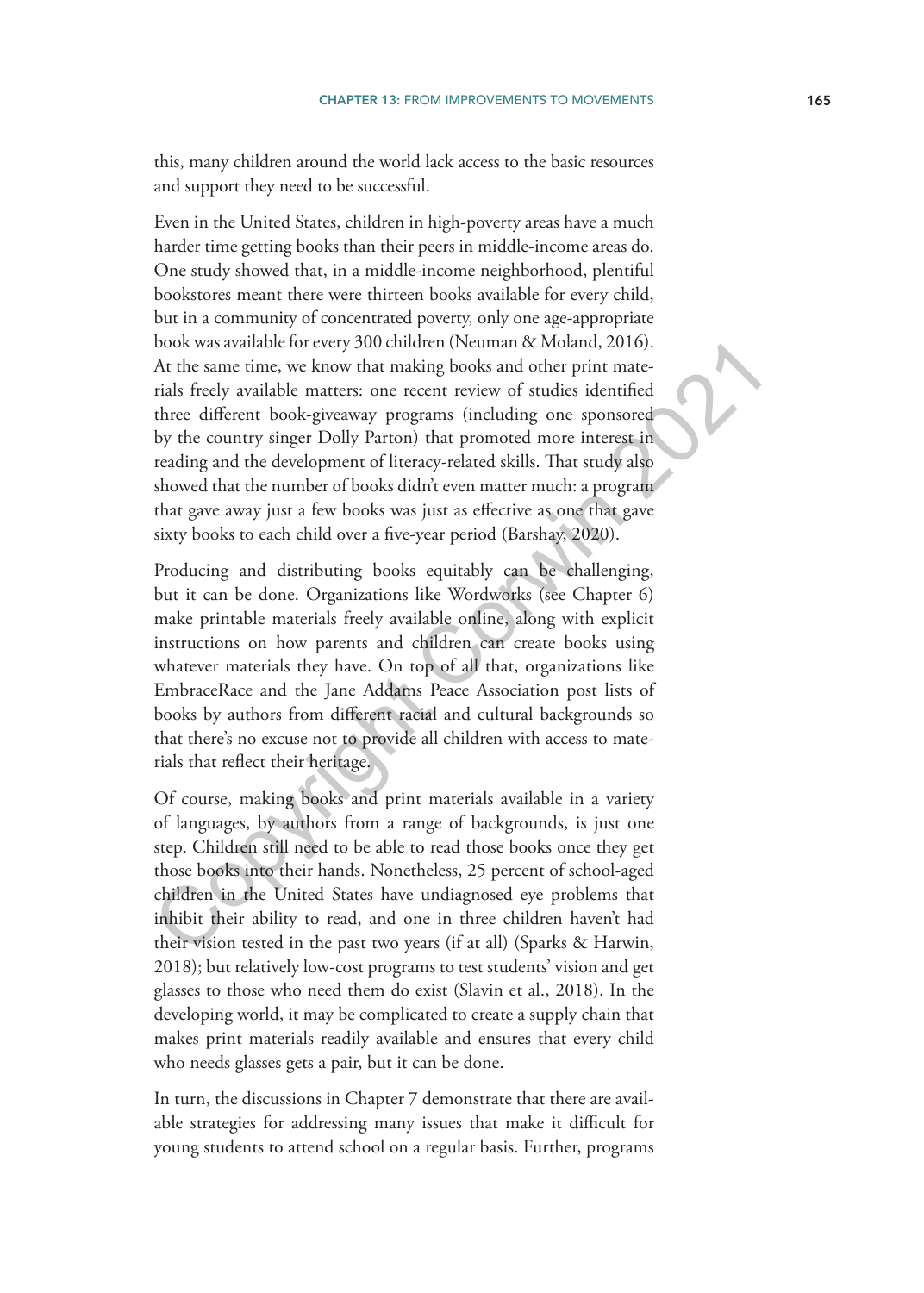like Wordworks, Teaching Matters (Chapter 7), Second Chance (Chapter 9), and numerous others demonstrate different ways to address the specific needs of at least some of the students who experience difficulties. These first steps may not reach every student right away, and any initial success has to be followed by developing educational activities that foster more advanced skills—an even more challenging proposition. Yet all these changes—developing the capacity to provide glasses, to address chronic absences, and to provide targeted support in reading—can be accomplished with relatively little disruption to teachers' and students' everyday work and the conventional practices and structures of schooling. Taking this high-leverage approach to addressing predictable problems builds the capacity and momentum that can lead to more successful and sustained improvement efforts in the future.

# Access to College-Level Content, Assessments, and Counseling

For older students, even challenges as difficult as increasing access to college can provide opportunities for high-leverage problems. In particular, low-income and other historically underserved students often "undermatch" by not applying for entrance in programs for which they qualify. One study in North Carolina found that over half of students from low-income families undermatched by attending a less selective college than one to which they could gain access, but only about a quarter of students from high-income families undermatched. Although undermatching has also been associated with decreased odds of graduating from college, successful interventions can have a meaningful effect on these students' long-term life outcomes (Bowen et al., 2009; Chingos, 2014; Hoxby & Avery, 2012). geted support in reading—can be accomplished with relatively little<br>disiuption to teachers' and students' everyday work and the convent<br>tional practices and structures of schooling. Taking this high-leverag<br>approach to add

Illustrating the possibilities, Susan Dynarski and colleagues designed a low-cost intervention at the University of Michigan that focused specifically on increasing the enrollment rates of low-income students who undermatched. This "informational" intervention sent these students a letter that offered a promise of four years of free admission and encouraged them to apply. The researchers found that the students who received this information were more than twice as likely to apply and enroll. Notably, the intervention "closed by half the income gaps in college choice among high-achieving students." Further, it didn't create added costs for the university; it allowed for more efficient and productive uses of funds already dedicated for scholarships (Dynarski et al., 2018).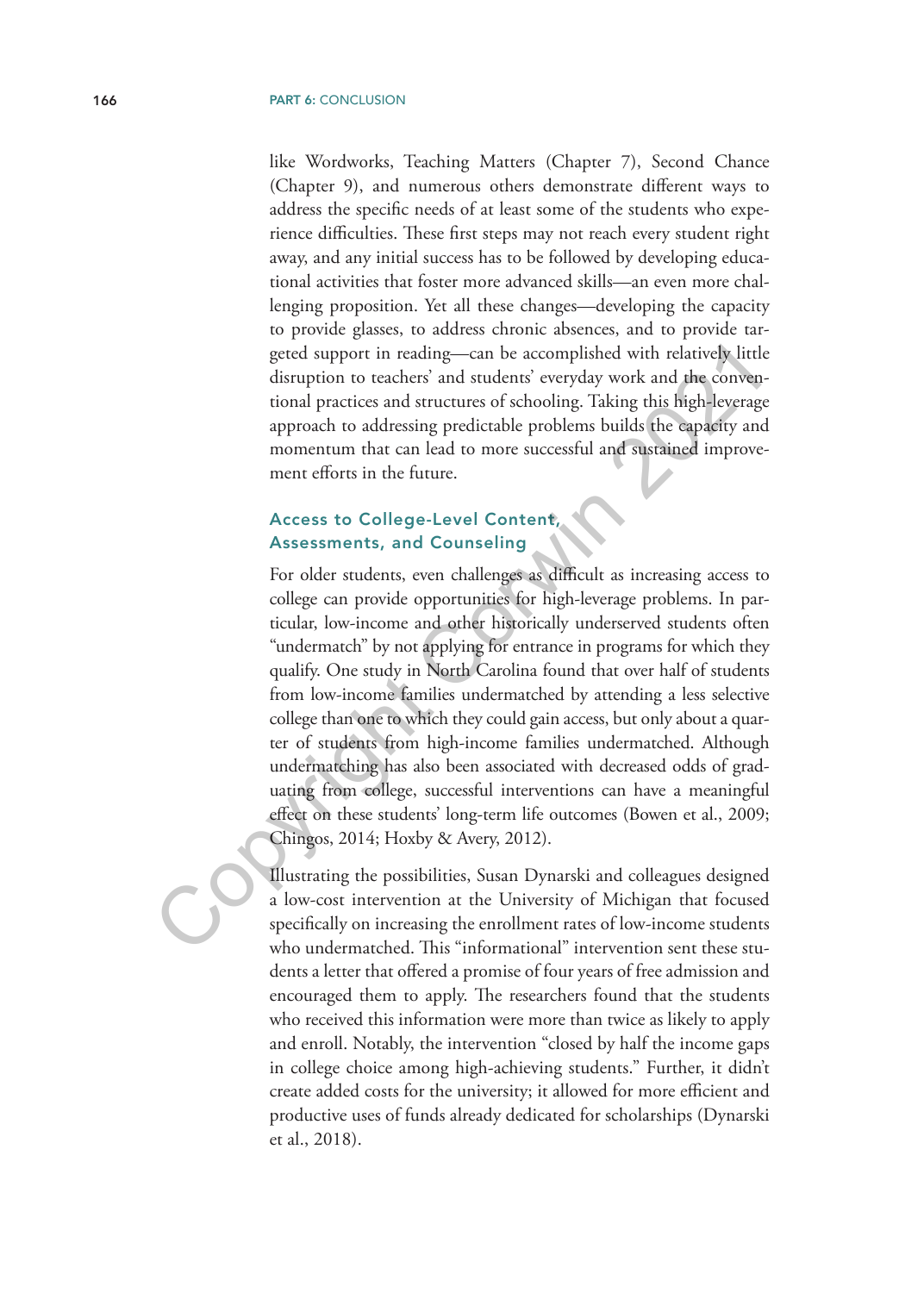The issues faced by "threshold" students, such as those who undermatch, make particularly good candidates for high-leverage problems because they address systemic inefficiencies as well as implicit and systemic biases that can prevent students from making progress. Developing any comprehensive approach depends on finding the fit between the needs, concerns, and capacities in different communities, but the work of districts like Passaic and Freehold and the other members of the New Jersey Network of Superintendents demonstrates that educators already have it within their power to pursue a coordinated series of interventions that can help increase access to college (Hatch et al., 2019):

- *Offer assessment preparation for all*. Enable all students to take required college entrance tests early in their high-school careers; waive registration fees; and provide free online preparation opportunities for those who need them.
- *Remove barriers for entrance into college-level courses*. Opt all students into college-level courses; establish clear, consistent criteria rather than subjective criteria for students who choose to opt out.
- *Provide targeted, intensive support*. Monitor access and outcomes in college-level courses with disaggregated data to identify students who need additional support; provide targeted interventions to enable those students to get back on and stay on track, rather than demoting them to lower levels. educators already have it within their power to pursue a coordinated<br>series of interventions that can help increase access to college (Hatch<br>et al., 2019):<br>
• *Offer assessment preparation for all.* Enable all students to
- *Strengthen supports for navigating the college and career process*. Provide underserved students with access to counselors, mentors, and peers who can help guide them through finding colleges and careers; eliminate fees and complicated forms and procedures for applying for colleges, jobs, and scholarships.

These steps are just the beginning, but they provide a foundation for the long-term work of developing more intensive and effective academic support and addressing directly the low expectations and systemic barriers that Black and Latinx students and students from families with lower incomes face in schools.

# Develop New Approaches to Critical Challenges

Micro-innovations serve as the building blocks for addressing high-leverage problems and building the infrastructure for more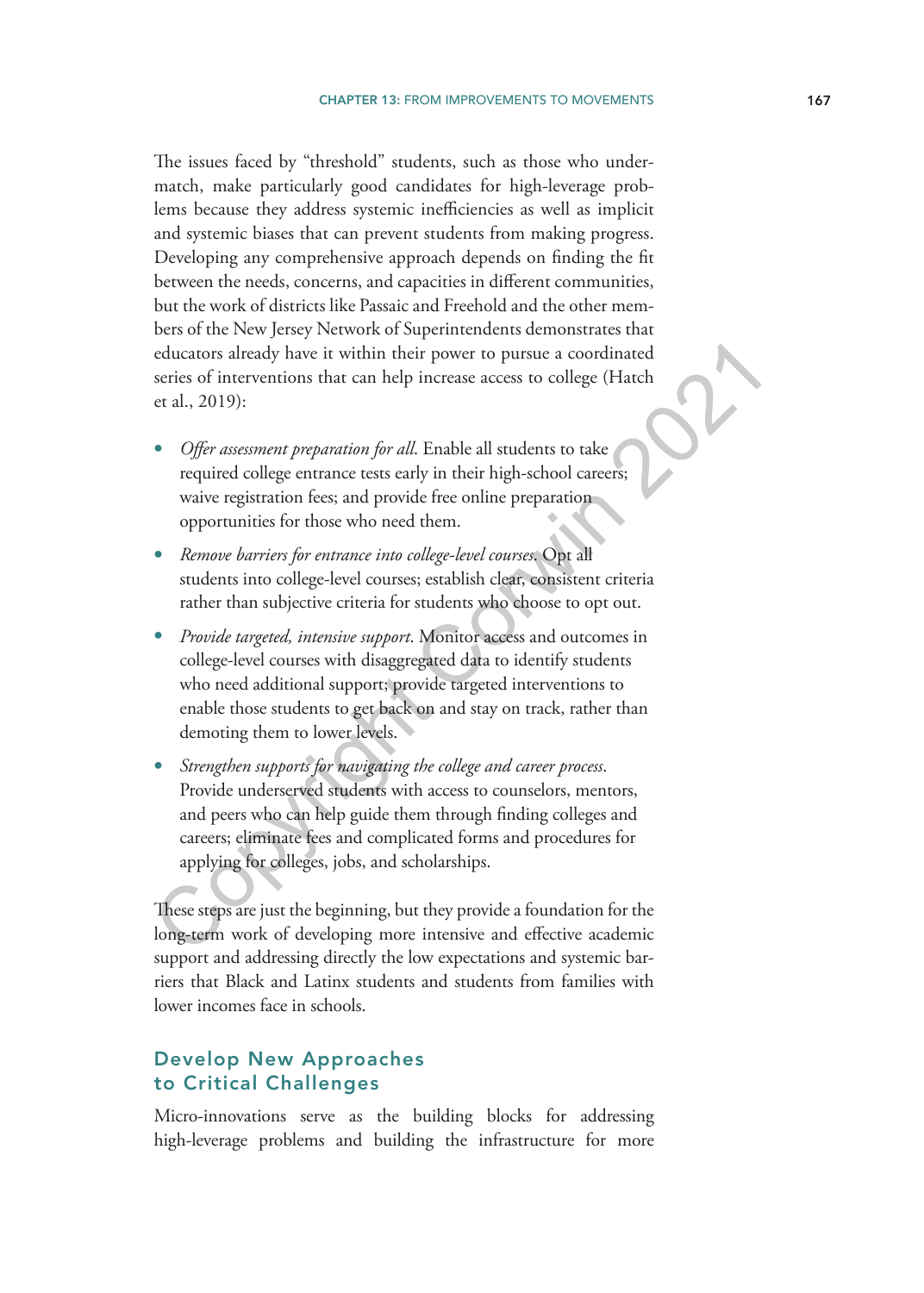powerful learning opportunities. Linking innovations can strengthen that infrastructure in almost any context. Imagine teachers supported by access to more powerful materials; a network that connects their students to capable tutors, mentors, and other caring peers and adults; and assessments and information systems that assist them in meeting the needs of all their students.

Drawing on materials like eduLab's *wRite Formula* and the math cards of Jo Boaler's Youcubed approach, teachers can support students' learning in key areas where their students regularly experience difficulty. Putting these materials into the hands of tutors, as well, can amplify teachers' efforts. Tutoring provides one of the most effective means of improving academic achievement, but it comes at a high cost, made more complicated by needs for training and difficulties in finding capable tutors (Hill & Loeb, 2020; Nickow et al., 2020). Nonetheless, approaches like those of the Learning Community Project (Chapter 8), IkamvaYouth (Chapter 7), and the Kliptown Youth Program (Chapter 7) demonstrate productive ways to find, support, and organize tutors and "learning facilitators" even in circumstances where qualified and effective teachers aren't available. In countries like the United States, the examples of Citizen Schools (Chapter 9) and City Year and other AmeriCorps programs demonstrate ways to create a steady supply of tutors and mentors who can support learning both inside and outside schools (Balfanz & Byrnes, 2020). To unlock the power of social networks more broadly, Julia Freeland Fisher, in *Who You Know* (2018), and Marc Freedman, in *How to Live Forever* (2018), describe how to connect students in schools with the many people (including seniors) who can also provide support. learning in key areas where their students regularly experience difficulty. Putting these materials into the hands of tutors, as well, can emplify technics' efforts. Tutoring provides one of the moost effective means of i

In turn, this growing infrastructure for teaching and learning can be enhanced and surrounded by the development of more effective technologies for adaptive learning and expanding opportunities to link students with online learning resources, tutors, and other allies. New tools and software, like those being developed by New Visions for Public Schools (Chapter 7), can help teachers and administrators keep track of students' progress; surface individual and collective learning problems that need attention; and take care of routine tasks, such as tracking attendance.

Strengthening instruction in critical areas and creating related efficiencies can free the time and mental space that teachers need to connect with individual students, focus on their educational and developmental needs, and differentiate instruction. In this scenario, new learning opportunities are added into the school day over time.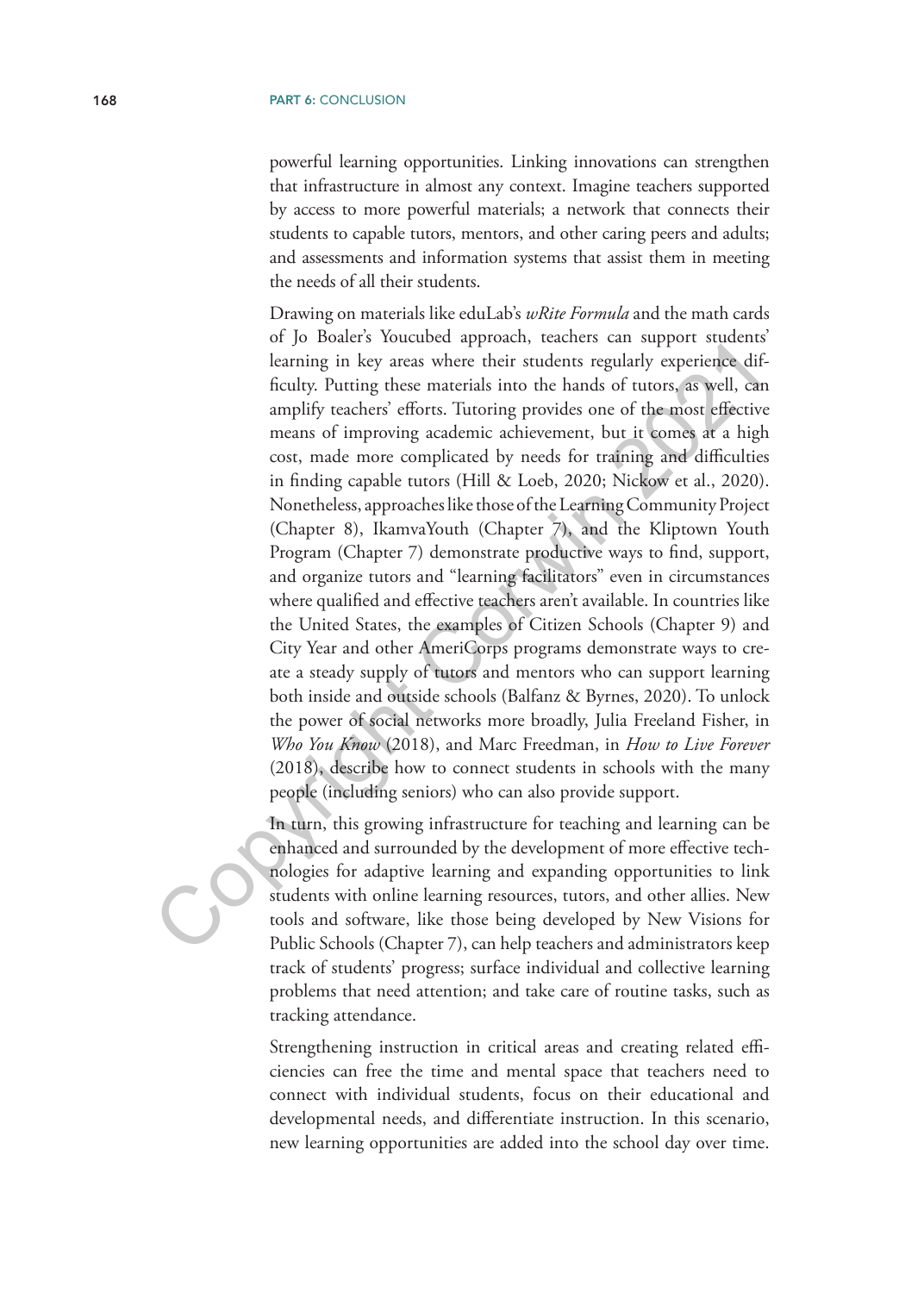Such an approach shifts the focus from trying to overhaul the entire curriculum in a matter of a year or two to providing the tools and support that enable educators to effect a series of targeted interventions that can transform their practice over time.

#### Take Small Steps to Make Big Changes

The incremental approach to school improvement relies on a fairly simple series of ideas:

- Enable educators to add more powerful and more efficient learning opportunities into the school day.
- Create time and space in the school year that allows educators to provide more targeted support for academic achievement and for pursuing a broader range of developmental goals.
- Develop "add-ons" and "plug-ins" to the school day that take advantage of the new time and space by fitting into some aspects of the conventional grammar of schooling but extending it as well.
- Establish broader social networks of caring adults who can foster students' learning, both inside and outside school.

Of course, making even incremental changes can be challenging, but changes in society, including crises, can create new demands and opportunities for changes in schools. As devastating as the coronavirus pandemic has been, it has exposed ways to begin to address a critical problem with the design of conventional schools: *schools are designed to house students, not to educate them*. The sense of ideas:<br>
• Enable educators to add more powerful and more efficient learning<br>
• Create time and space in the school year that allows educators to<br>
• Create time and space in the school year that allows educator

Conventional schools are a better medium for spreading disease than they are for supporting meaningful learning. Learning depends on healthy, safe conditions for students, educators, and all those who work in schools; but schools cram too many people into too little space, and the typical layout of age-graded classrooms along long hallways limits collaboration, exploration, and engagement with the world. We've made things worse in the United States by leaving buildings in disrepair, particularly in low-income communities, and failing to provide adequate ventilation, air conditioning, or heating. Add on a draconian schedule that leaves very little time for healthy activity whether it's just to take a break, get some exercise, or get lunch at a reasonable hour with enough time to eat—and then ramp up stress levels with high-stakes tests and exams, for which students have to sit in rows, in silence, for hours, facing a ticking clock.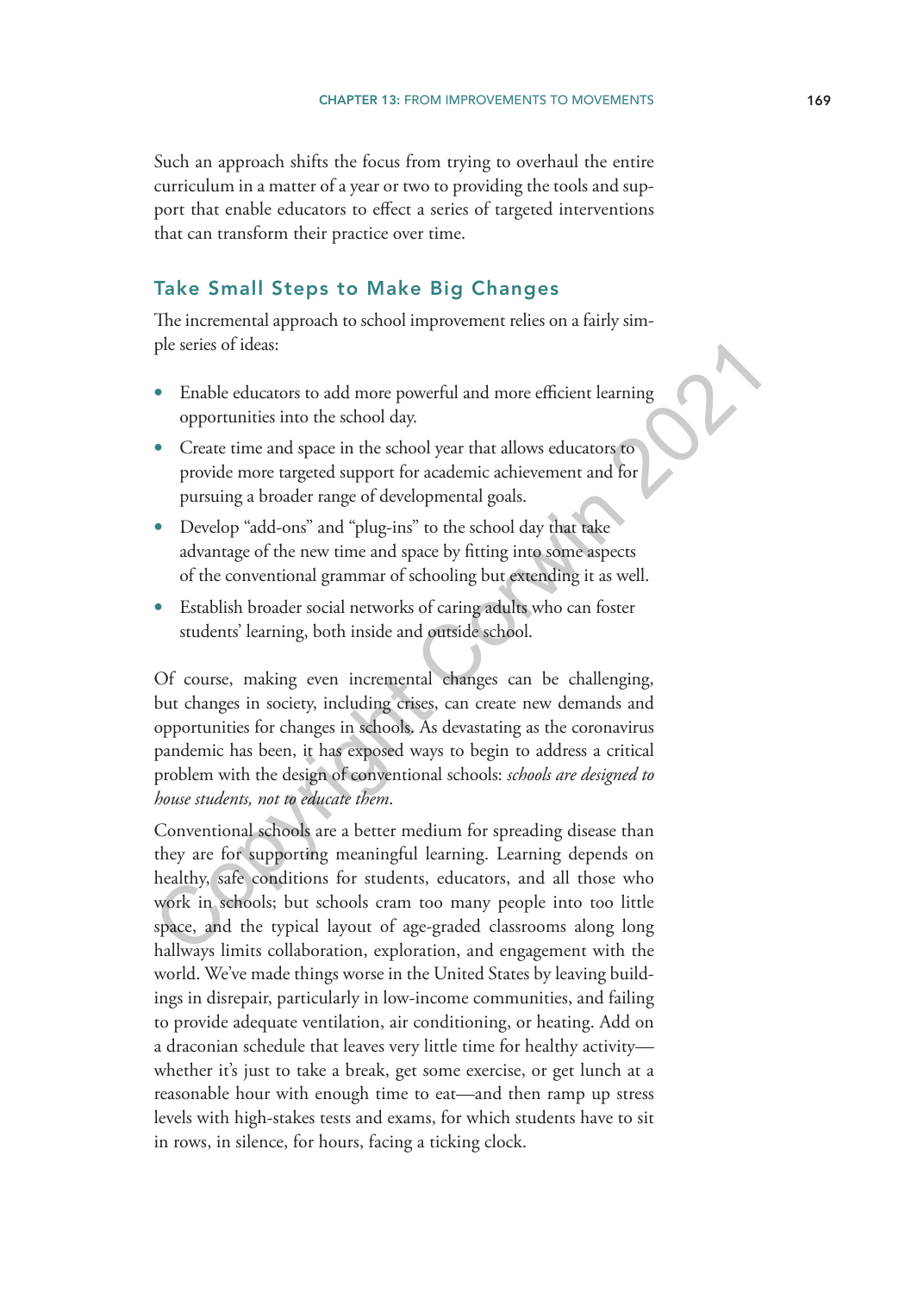To address this problem, we can take advantage of some of the same steps that help protect students and staff from a widespread outbreak and create a foundation for much healthier and more powerful educational opportunities in the future.

# KEY IDEAS FOR CREATING THE EDUCATION WE NEED

- Address high-leverage problems, and build the capacity and constituency for sustained, long-term work.
- Focus on learning that matters.
- Break down the barriers between—and connect—learning experiences "inside" and "outside" schools.
- Condense schooling and increase learning.

#### Focus on Learning That Matters

The coronavirus-related school closures, and the inequities in access to online learning they exposed (see Chapter 2), raised concerns about "learning loss" and generated a slew of proposals for counteracting it by adding and intensifying work on academic subjects. That conception of learning loss, however, ignores the mile-wide and inch-deep curriculum and age-graded pacing that make it almost impossible for students to catch up once they're left behind. Address high-leverage problems, and build the capacity and<br>constituency for sustained, long-term work.<br>Focus on learning that matters.<br><br>**•** Focus on learning that matters.<br>**•** Condense schooling and increase learning.<br>
• C

To address these issues, we can focus on a small set of key skills and concepts every month and provide educators with the tools to ensure that every child meets those goals. Approaches to such a "less-is-more philosophy" have already been laid out by people like Ted Sizer and the Coalition of Essential Schools. The Teaching for Understanding project (developed by David Perkins and Howard Gardner at Project Zero) and the Understanding by Design approach (from Grant Wiggins and Jay McTighe) also provide a wealth of examples and resources to help educators focus in on the most generative topics and goals.

At the primary-school level around the world, programs like Second Chance in Africa (see Chapter 9) and Pratham's Read India (Dutt et al., 2016) have already demonstrated how children who are out of school or who are being left behind can catch up to their peers in basic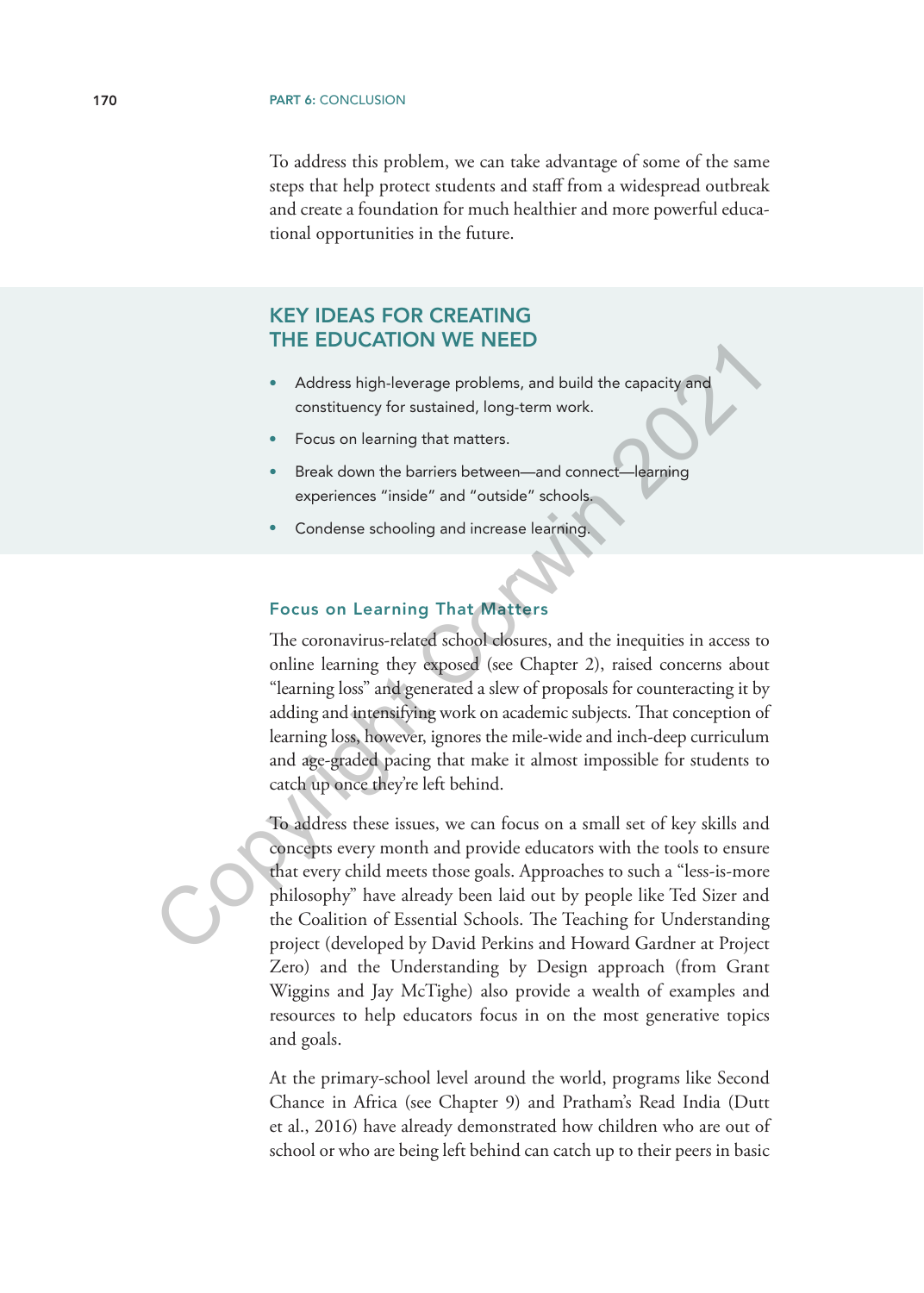skills relatively quickly. Even at the high-school level in the United States, the responses to the school closures demonstrated that some substantial reductions in academic demands can be made. Shortly after schools in the United States went online, the Advanced Placement program slashed its curriculum and produced shorter exams, with 75 percent of the usual content. According to one of the directors of the program, "Psychometricians have identified subsets of questions that have correlations to the questions we won't be asking this year, so that the shorter exam will have high predictive validity, as usual with AP exams." He added that AP has shortened its exams under a number of other emergency conditions, and colleges have always accepted those scores (Hess, 2020).

## Break Down the Barriers Between Learning "Inside" and "Outside" Schools

As we remake the school schedule to help stop the spread of the coronavirus, we can stagger schedules to fit students' sleep patterns and development as they get older. We can make sure that students have regular opportunities to take the breaks and get the exercise that we know benefits learning and productivity. As we limit the numbers of people using school facilities at any given time, we can rotate students in and out of schools and expand support for students' learning far beyond school walls. In addition to online learning, we can take advantage of possibilities for education outside on playgrounds, in the natural world, and in gyms, museums, community organizations, and businesses in the surrounding neighborhoods. In the process, we can shift the focus from getting children into schools and embrace the possibilities for supporting students' learning and development wherever and whenever it occurs. that the shorter exam will have high predictive validity, as usual with<br>AP exams." He added that AP has shortened its exams under a num-<br>AP of ofther emergency conditions, and colleges have always accepted<br>those scores (He

#### Expand the Power of the Education Workforce

To increase the reach and power of teachers who have been limited largely to working with students in classrooms, we can engage the volunteers and other young people and adults who have the time and the capacity to play positive roles in learning inside and outside schools (National Commission on Social, Emotional, and Academic Development, 2018). The means to fill the demand for this support could come from creating 1 million service jobs (Khazei & Bridgeland, 2020) or other proposals to expand national service, such as the Cultivating Opportunity and Response to the Pandemic through Service (CORPS) Act developed in the US Senate during the pandemic (Ignatius, 2020).

We can shift the focus from getting children into schools and embrace the possibilities for supporting students' learning and development wherever and whenever it occurs.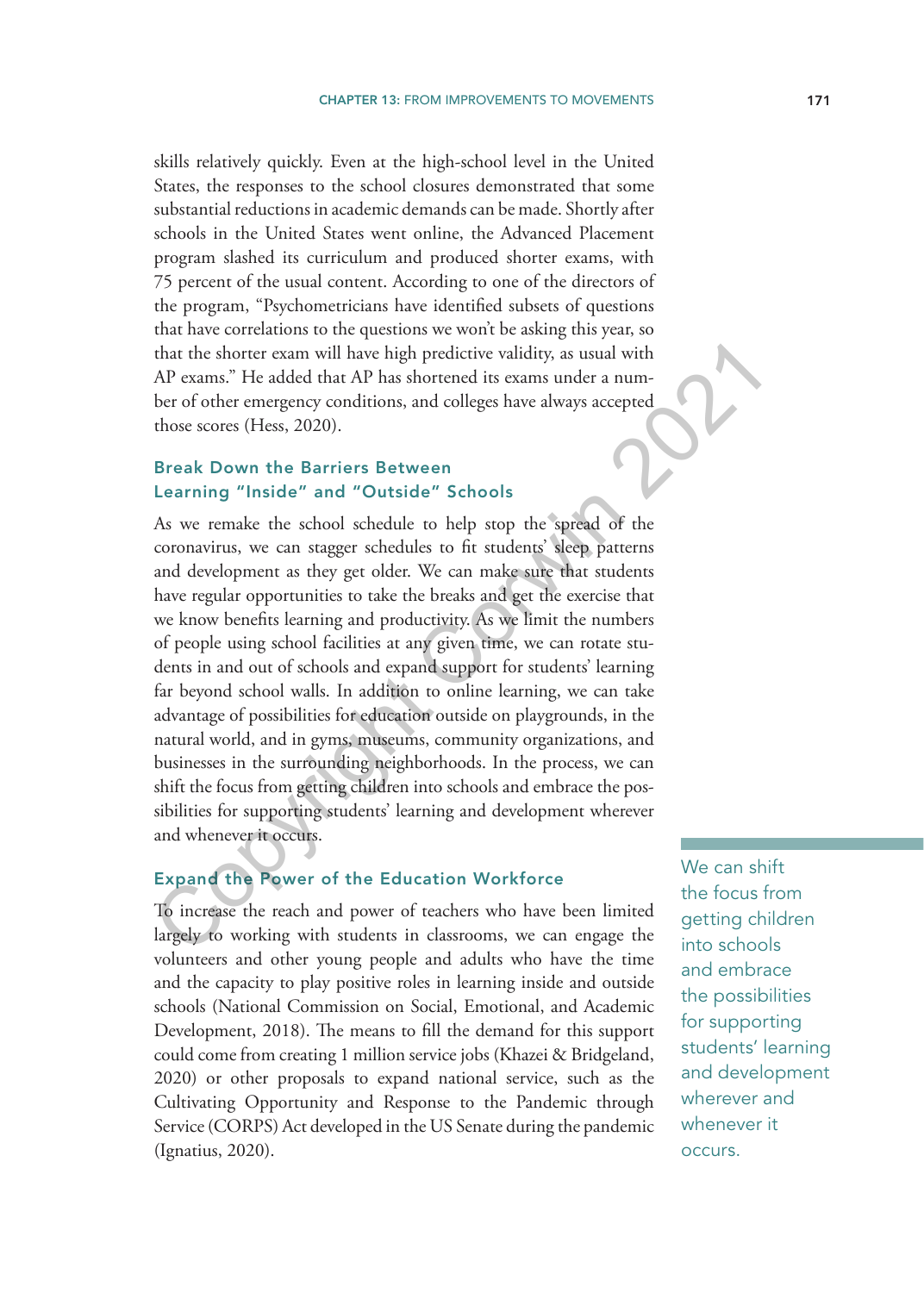#### Condense Schooling and Increase Learning

All these changes are within our reach right now. They don't require new curricula, massive professional development for teachers, or new technologies. Reimagining education begins with reorienting our priorities, making schools healthy and safe, and focusing first and foremost on students' needs and interests, particularly those of Black, Latinx, and other historically underserved students. If we have to, we can start an incremental "less is more" approach slowly, by dropping the teaching of at least one major topic from every subject every semester and monitoring the results. But as we take these steps and rethink our priorities, a more radical possibility emerges: *condense the school day.*

Instead of extending the school day and requiring students to spend even more time on basic skills, imagine concentrating academic support in a few hours, with educators able to utilize sophisticated materials and coordinate contributions from colleagues with specialized expertise, as well as from volunteer tutors, mentors, and online and offline guides. If we could cut the curriculum in half, in a sense, every day would be a half day, opening up opportunities during the rest of the day for students to incremental "less is more" approach slowly, by dropping the teaching at least one major topic from every subject every semester and monitor ing the results. But as we take these steps and rethink our priorifies, more radic

- have lunch;
- get outside;
- participate in a variety of school-based, community-based, and online activities;
- pursue their own educational interests; and
	- participate in activities that foster a much wider range of goals for their development and education.

Schools in Norway, Finland, Estonia, and other places already demonstrate that students can thrive and succeed in systems with a shorter school day. And Estonia, with a well-established tradition of publicly supported "hobby schools," provides every school-aged child with funding to participate in at least one after-school activity (e.g., music instruction, astronomy and computer clubs, or sports teams) every week.

More radical approaches to rethinking the school day highlight the limits of every improvement effort that focuses solely on changing what happens in schools (Corson, 2020). These "beyond school" approaches to educational improvement take advantage of the opportunities both inside and outside schools for developing what Jal Mehta